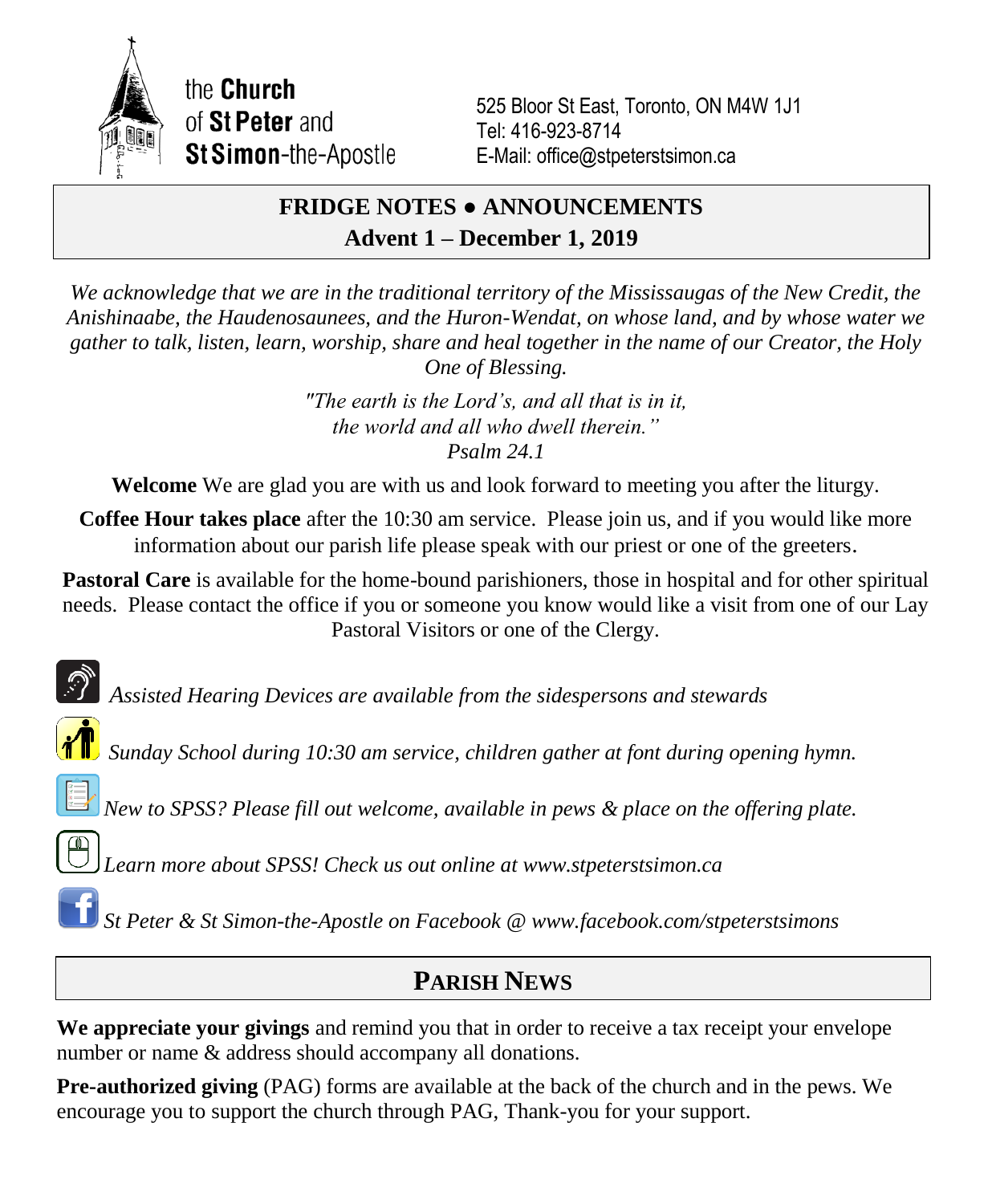# **PARISH NEWS CONTINUED…**

**Reminder please do** not leave your personal belongings unattended, keep them with you at all times.

**Envelope Numbers** Please assist our Counting Team by recording your envelope number on all contributions, Thank-you.

**Parish Records** Please help us to keep our Parish Records up to date by ensuring that the office has your current information (e-mail, address, phone number) on file, Thank-you.

**Fridge Notes** Please note that when placing an announcement in Fridge Notes, the weekly cut-off time is Wednesday at noon, Thank-you.

# **ST. SIMON'S SHELTER - BACKPACKS**

Once again the shelter is preparing backpacks for shelter residents. If you wish to purchase one, or more, they are \$25 each. You can donate through the church and Paul Faulkner will forward your request(s) to the shelter." Please speak with Paul Faulkner if further information is required.

### **OUR CRÈCHE…IN NEED OF REPAIR**

Our crèche is in need of repair, the manger has broken legs and some of the Wise Men have loose or broken limbs. If you are able to repair ceramics and can volunteer some of your time, please contact Darleen in the Church Office at 416-9236-8714.

## **JOIN US FOR WORSHIP**

**Sunday 8:30 am** – Holy Eucharist **10:30 am** – Choral Service 1st Sunday – Choral Eucharist (Traditional),  $2<sup>nd</sup>$  Sunday – Choral Matins, **3 rd Sunday** – Choral Eucharist (Traditional), **4 th Sunday** – Choral Eucharist (Contemporary) **5 th Sunday and Evensong** – As Announced **Wednesdays 11:00 am –** Holy Eucharist with Anointing **Last Tuesday of the Month** – Candlelight Evening Prayer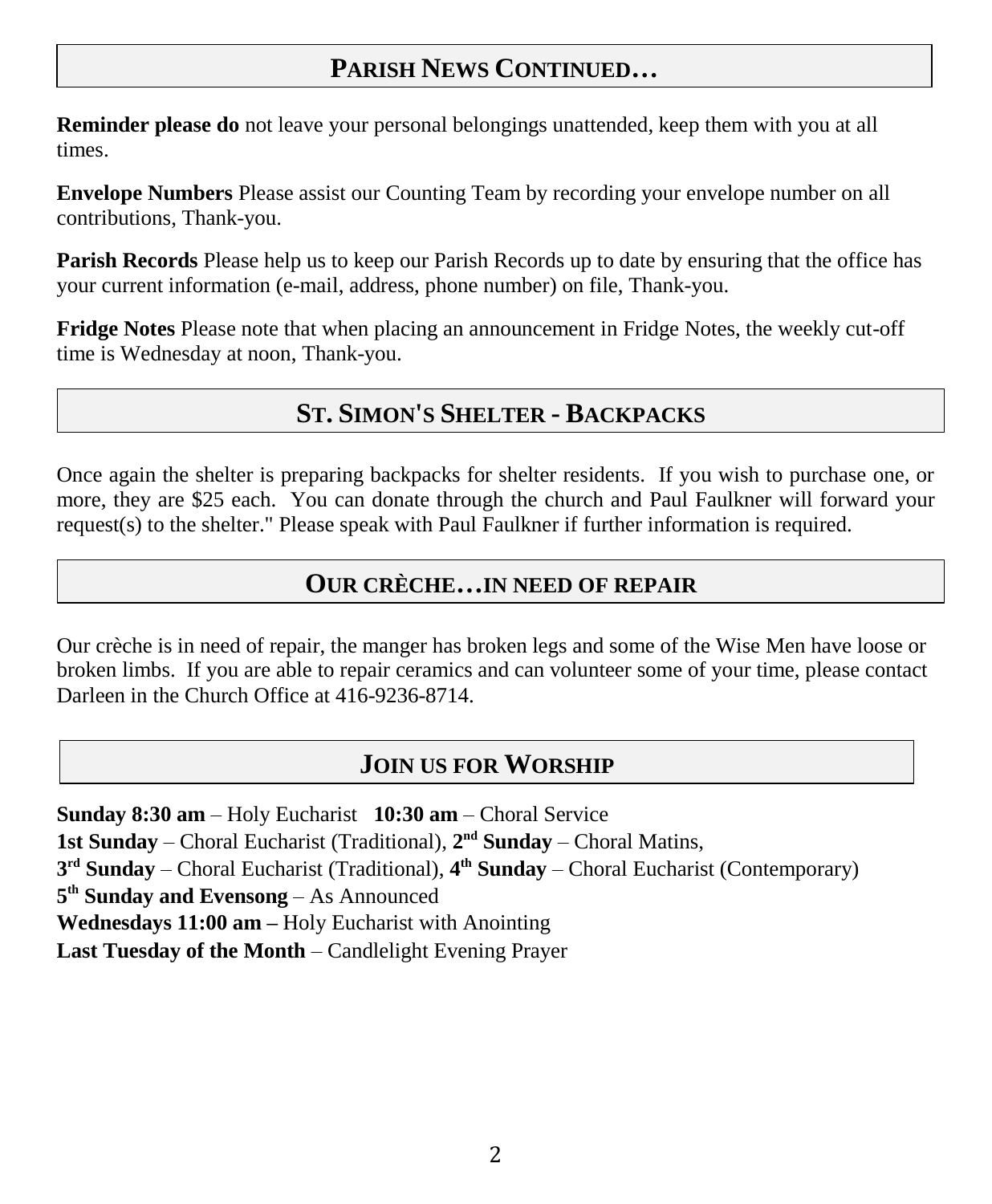# **LOOKING AHEAD**

#### **Sunday, December 15 – Advent 3**

4:00 pm – Kids' Musical: *Once Upon a Starry Midnight*

#### **Sunday, December 22 – Advent 4**

4:00 pm - Lessons & Carols for Christmas

#### **Tuesday, December 24 – Christmas Eve**

5:00 pm - Christmas carols, Communion, and telling of the Christmas story for children

#### **Tuesday, December 24 – Christmas Eve**

10:00 pm - candlelit liturgy with a traditional Festal Choral Eucharist

#### **Wednesday, December 25 – Christmas Day**

10:00 am - celebration of the Nativity of our Lord, a cheerful service with carol singing

# **THIS WEEK AT ST PETER AND ST SIMONS**

#### **Monday, December 2nd**

- 8:30 am Gerrard Resource Center/Daycare (Garden Room F)
- 9:00 am All Saints, Sherbourne (Macklem Hall)
- 2:45 pm Homework Club (Class Room)
- 4:00 pm Yoga (Sitting Room)

## **Tuesday, December 3rd**

- 8:30 am Gerrard Resource Center/Daycare (Garden Room F)
- 2:45 pm Homework Club (Class Room)
- 8:00 pm Holy Studies (Class Room)

### **Wednesday, December 4th**

- 8:30 am Gerrard Resource Center/Daycare (Garden Room F)
- 11:00 am Taylor Sutherland Piano (Chapel)
- 11:00 am Holy Eucharist with Anointing (Nave)
- 2:45 pm Homework Club (Class Room)
- 6:00 pm Residents of 650 Parliament Street (Nave)
- 7:00 pm Tai Chi (Macklem Hall)

### **Thursday, December 5th**

- 8:30 am Gerrard Resource Center/Daycare (Garden Room F)
- 10:00 am Taylor Sutherland Piano (Chapel)
- 2:45 pm Homework Club (Class Room)
- 3:00 pm ROTM Choir (Nave)
- 5:00 pm ROTM Guitar Lessons (Sitting Room)
- 7:00 pm SPSS Choir Rehearsal (Choir Room)